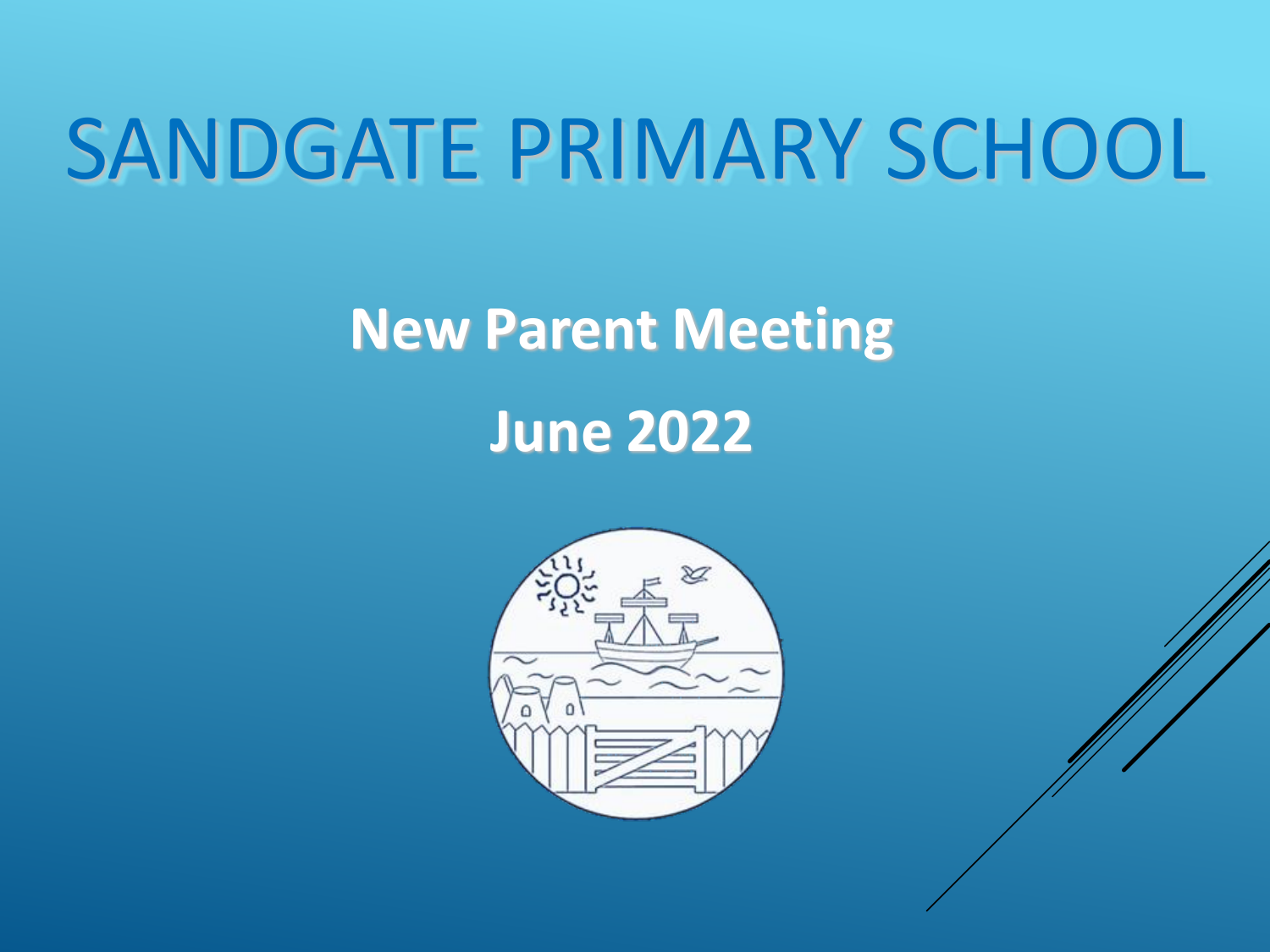# WELCOME

## **An introduction from our Headteacher**

## **Mr Matthew Green**



Mrs Perrow – Ladybirds Teacher

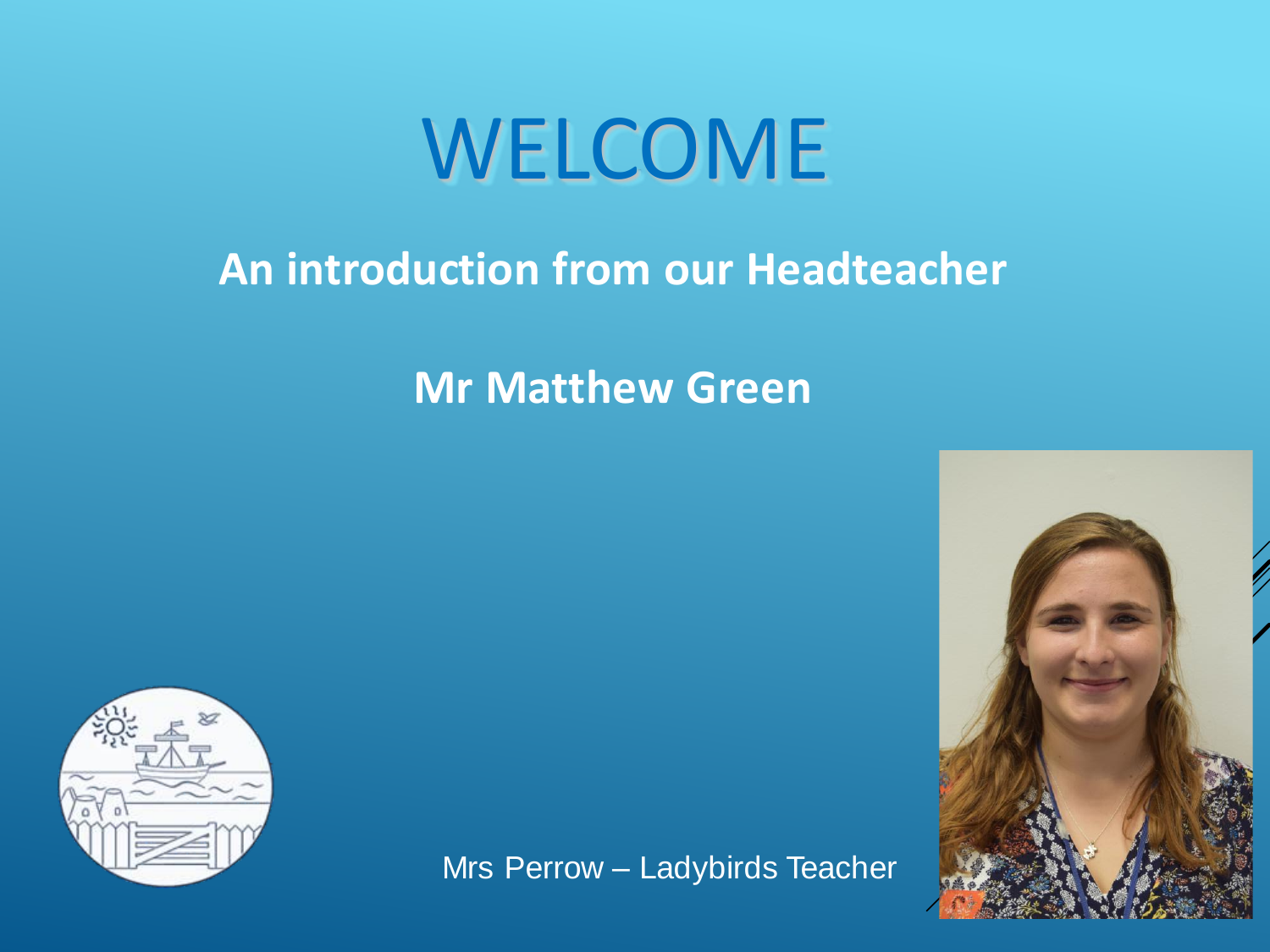### **What is the Early Years Foundation Stage?**

The Early Years Foundation Stage (E.Y.F.S.) is the stage of education for children from birth to the end of the Reception year. When your child starts with us, they will continue their journey in the E.Y.F.S.

It is based on the recognition that children learn best through play and active learning. This is a very important stage as it prepares them for their future learning and successes. Their early years experience should be happy, active, exciting, fun and secure; and support their development, care and learning needs.

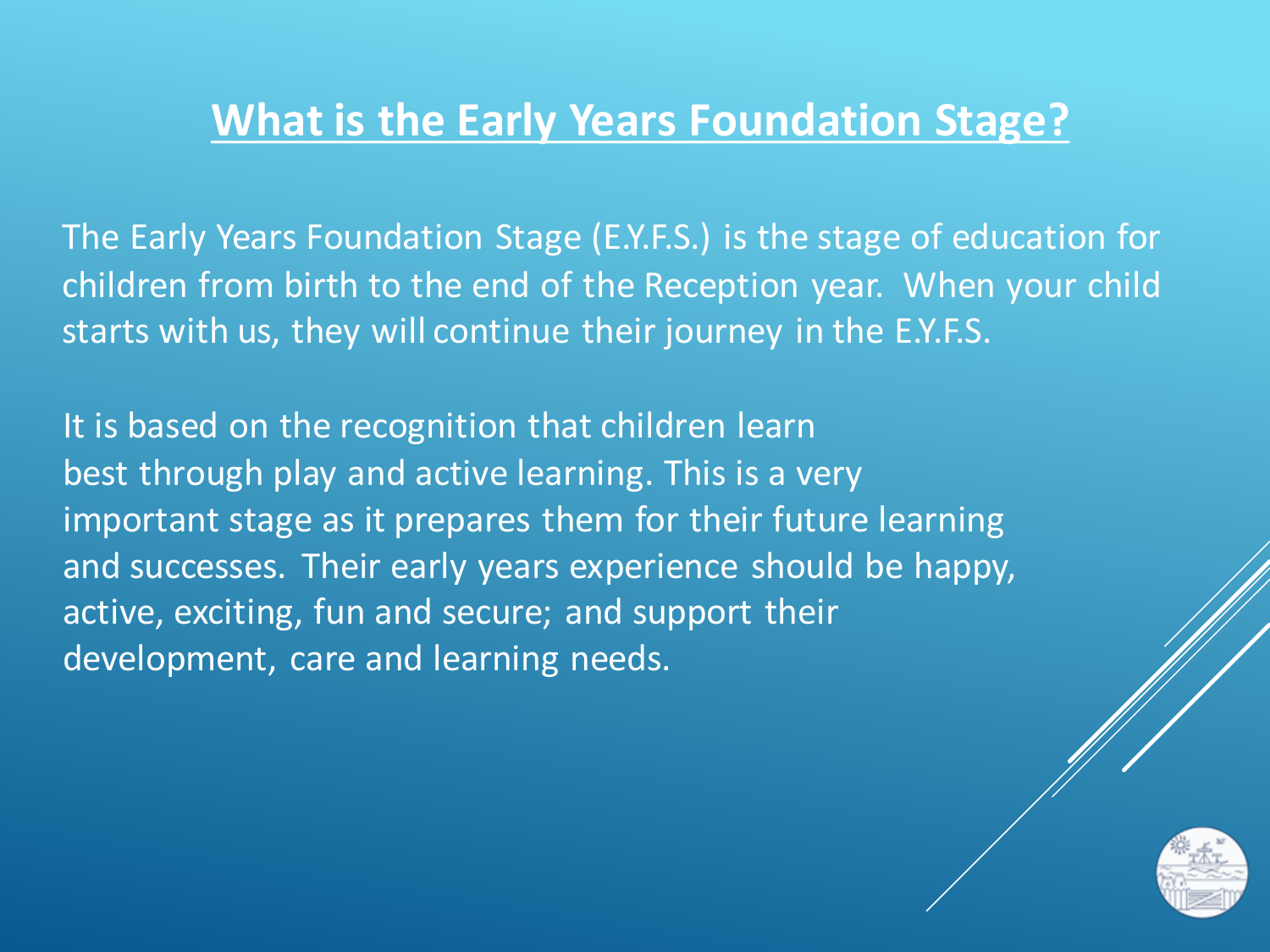## **The E.Y.F.S. has 4 themes. These are:**

#### 1 A Unique Child

Every child is a unique child who is constantly learning and can be resilient, capable, confident and self-assured.

#### 2 Positive Relationships

Children learn to be strong and independent through positive relationships with the adults and peers in the setting.

#### 3 Enabling Environments

Children learn and develop well in enabling environments, in which their experiences respond to their individual needs and there is a strong partnership between practitioners and parents and carers

#### 4 Learning and Development

Children develop and learn in different ways. Practitioners teach children by ensuring challenging, playful opportunities across the prime and specific areas of learning and development.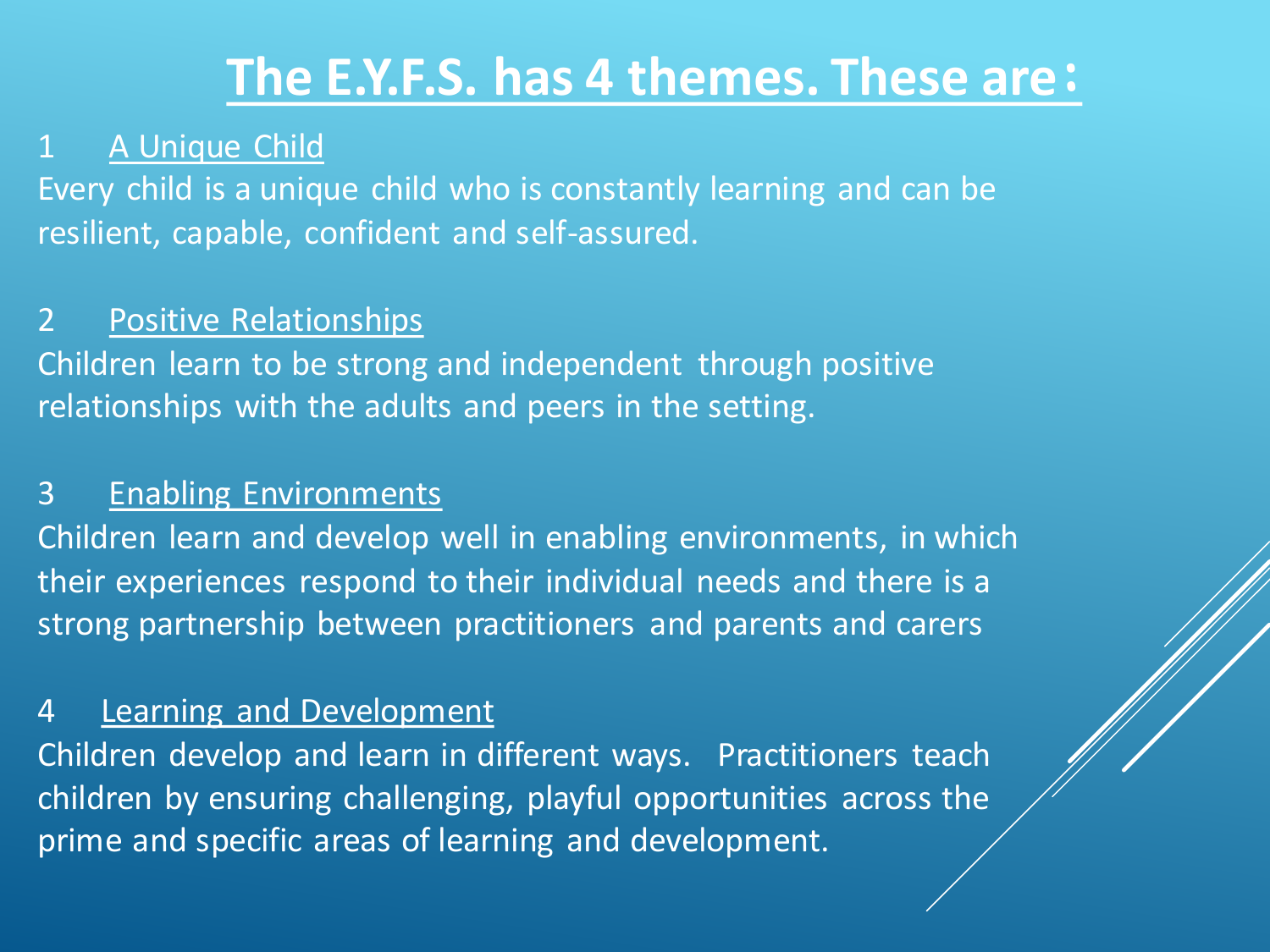During their time with us, your child will be learning skills, acquiring new knowledge and demonstrating their understanding through **7 areas of learning and development**

Children should mostly develop the **3 prime areas** first. These are:

- 1. Communication and language
	- Listening, Attention and Understanding
	- Speaking
- 2. Physical development
	- Gross Motor Skills
	- Fine Motor Skills

3. Personal, social and emotional development.

- Building Relationships
- Managing Self
- Self-Regulation



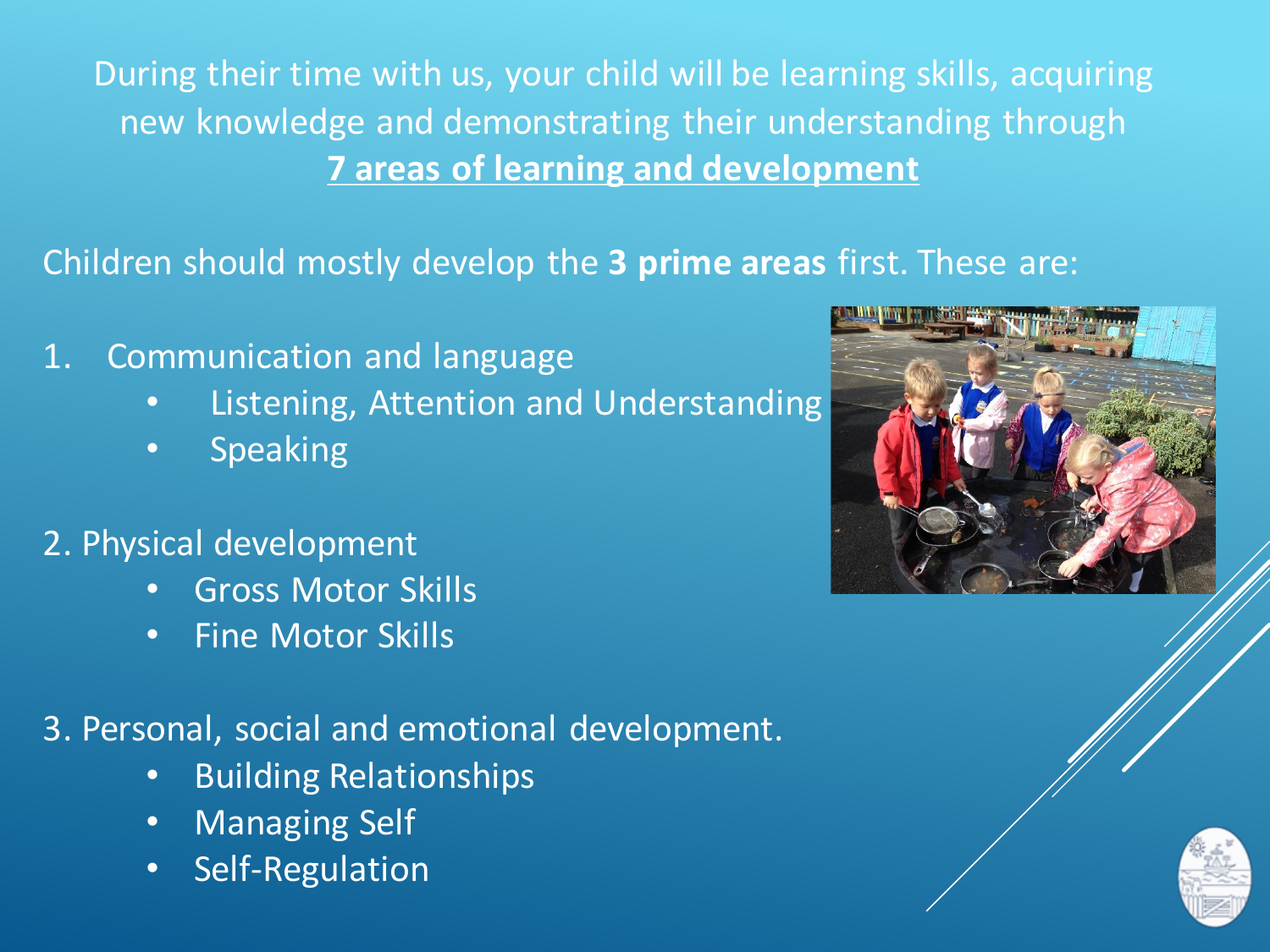As children progress, the prime areas will help them to develop skills in **4 specific areas**. These are:

- 1. Literacy
	- **Comprehension**
	- **Word Reading**
	- **Writing**
- 2. Mathematics
	- Number
	- Numerical Patterns
- 3. Understanding the world
	- People, Culture and Communities
	- The Natural World
	- Past and Present
- 4. Expressive arts and design.
	- Creating with Materials
	- Being Imaginative and Expressive

*The prime and specific areas of learning are broken down into 17 areas in total and your child will be assessed against each of these during their time in Foundation.*

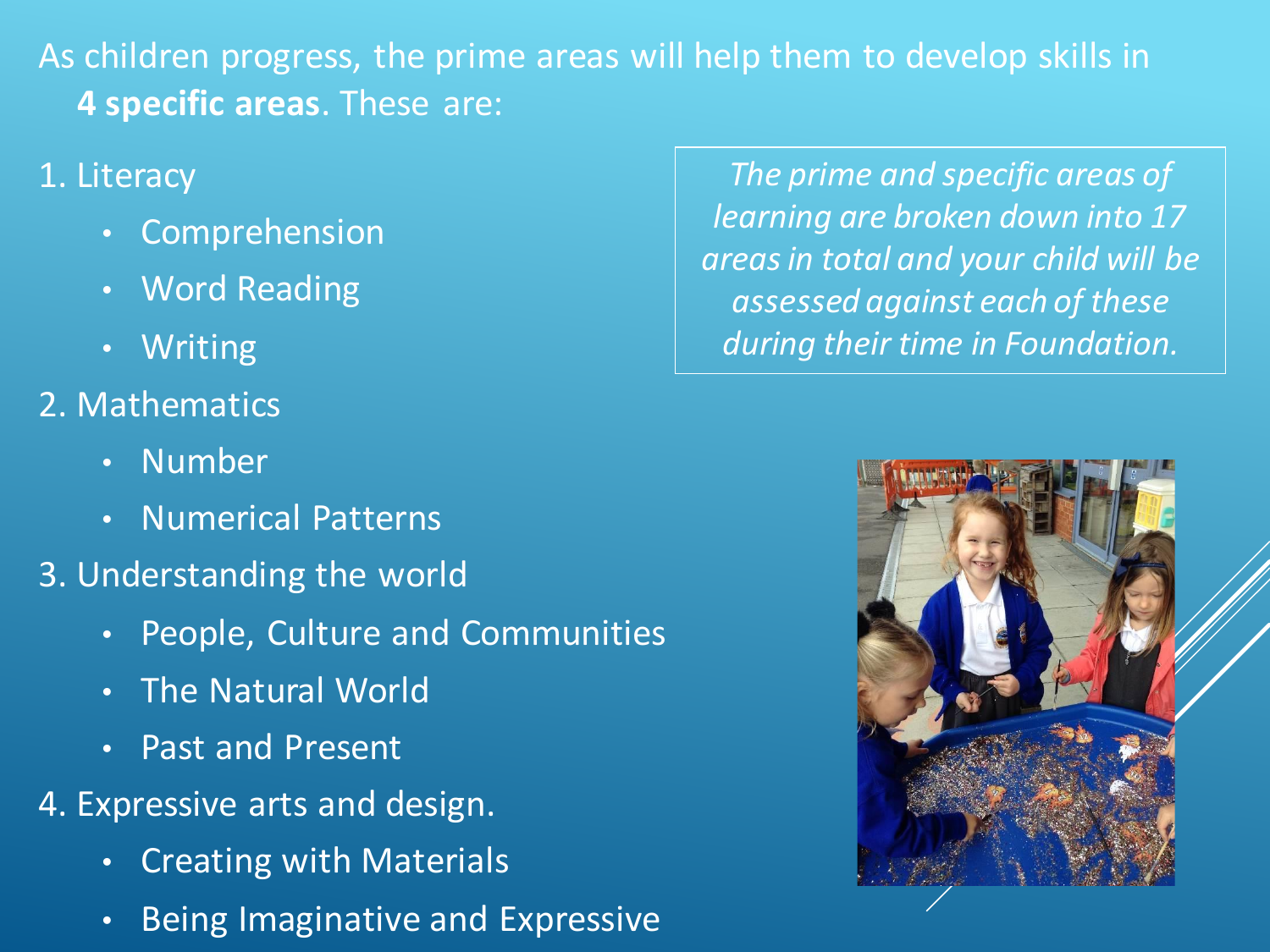## How can I prepare my child for school?

#### Independence when dressing



Practise doing up fiddly fastenings on coats, shirts and shoes. This will help for play times



**Fine motor activities** LEGO, threading, playdough, using tweezers and similar activitiesall help to build up the muscles in your hands and fingertips. This will help to increase control when mark making, leading to the tripod pencilgripfor writing.



Independence when toileting Support your child to be confident about getting to the toilet in time and wiping properly. Chat about the importance of washing hands with soap and water after going to the toilet.

#### **Feeding themselves**

Encourage your childto use a full-sizedknife and fork and to be able to carry a plate.



**Tidying up** Encourage your child to hang up their own coats, put their toys away and clear their platesafter dinner as this will be part of their school day routine.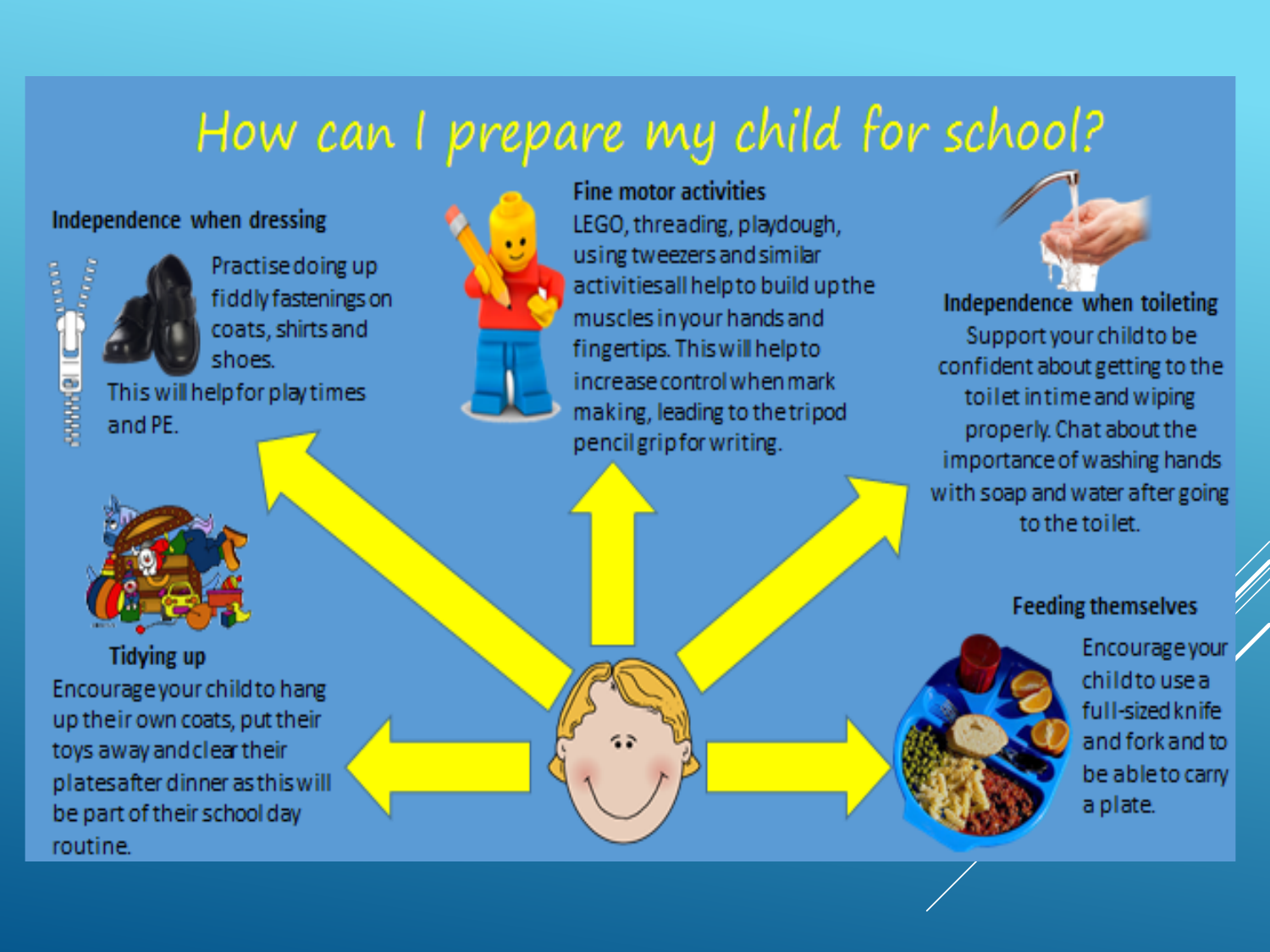## **MONITORING PROGRESS**

- Each of the 7 areas of learning has its own set of *'Early Learning* Goals' which determine what most children are expected to achieve by the *end* of the Foundation year.
- We use 'Development Matters' to identify the developing knowledge, skills, understanding and attitudes that children will need if they are to achieve the Early Learning Goals by the end of the EYFS. These statements are tracked throughout the year to show your child's development and areas where they need further support. You will receive regular updates on how your child is attaining throughout the academic year, through written reports and parent consultations.

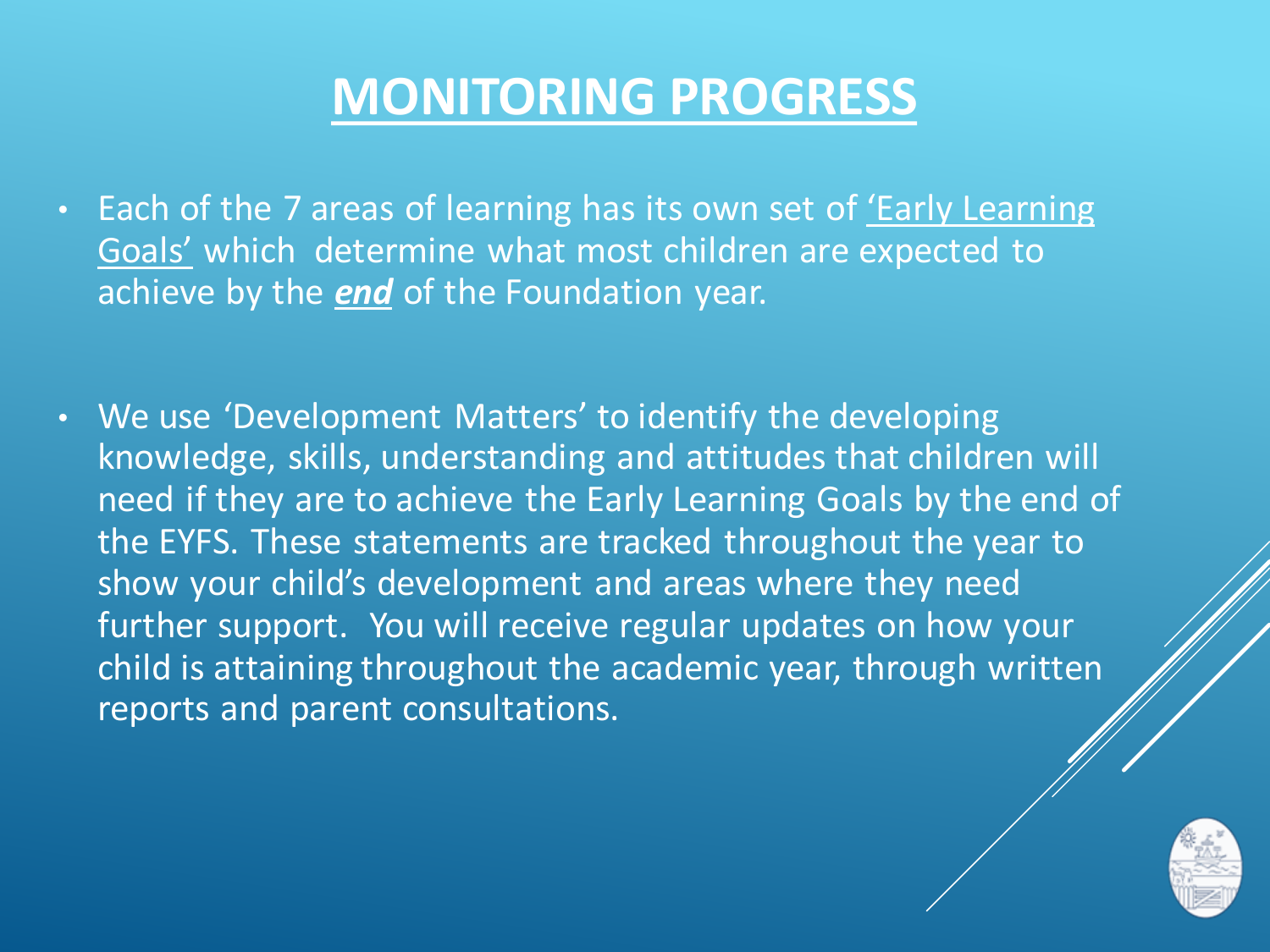### **PARENTAL INVOLVEMENT**

**The following are ways that we involve you in your child's time at school:**

• **Home School Diary** – Your child will be given this during their first week at school. It stays in your child's book bag and goes back and forth between home and school each day. It is a way for us to keep you informed of things that are going on at school, as well as record when an adult has read with your child. We ask that you use it to record when your child has read their school book or practised their sounds home. The diary can also be used to pass on any messages between home and school, for example, your child may be collected by a friend for a play date after school and you can let us know this by writing in the diary.

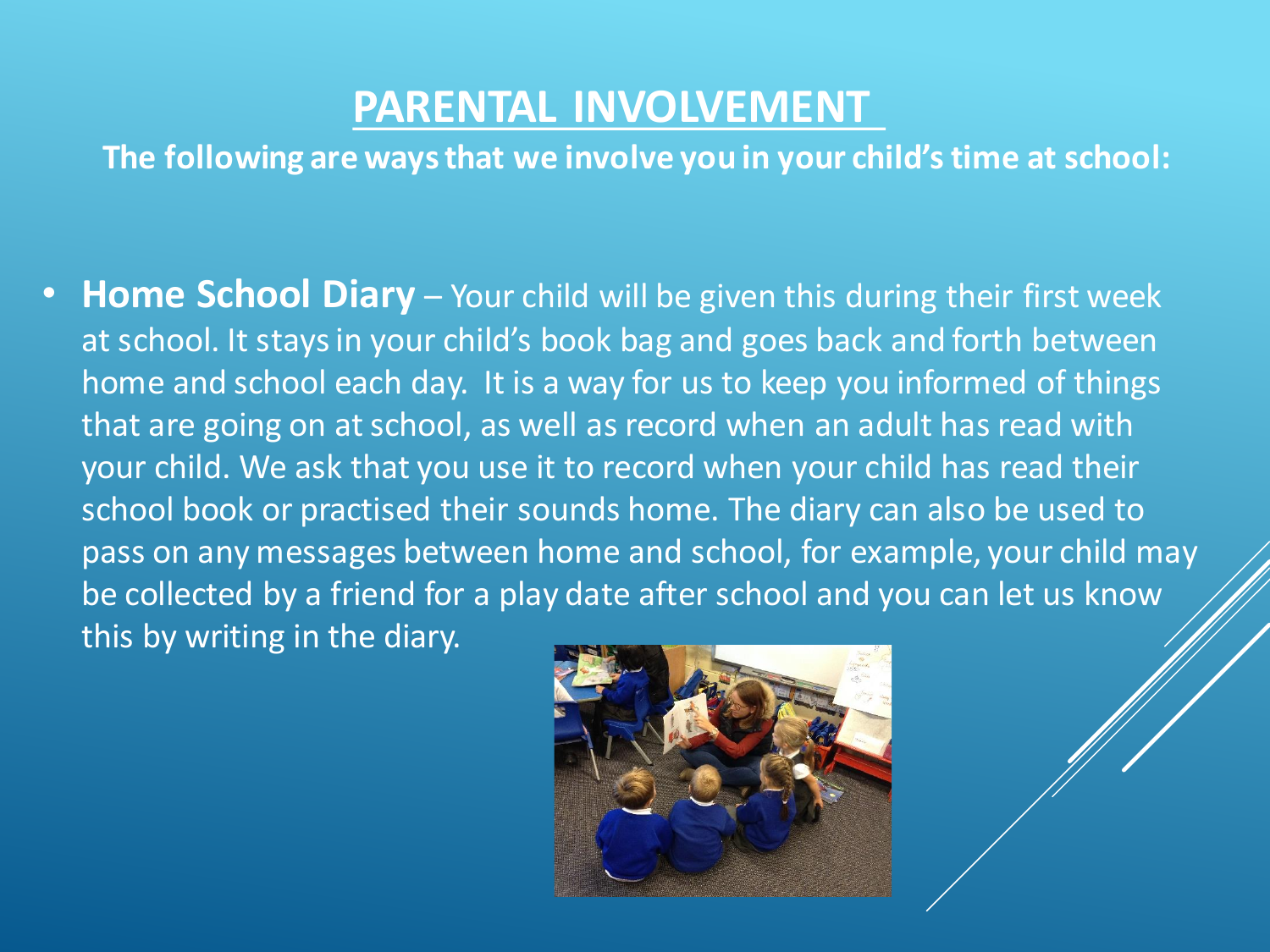### **PARENTAL INVOLVEMENT CONTINUED**

- **Learning Events** Throughout the year, we host a variety of events for parents and carers to engage with their child's learning. For example, learning together events, workshops (how to support your child at home with phonics, writing, numeracy) book shares (come into school to look through your child's books with them). There are also plenty of other school events to attend, such as Christmas plays, fayres, sports days and so on.
- **Newsletter & Home Learning** Each Friday, we send home our Foundation newsletter. This keeps you up to date with what we've been up to in Foundation as well as informing you of any upcoming events and important information. We also use the newsletter to set a short piece of home learning each week. You will also receive the whole school newsletter on a Friday as well.

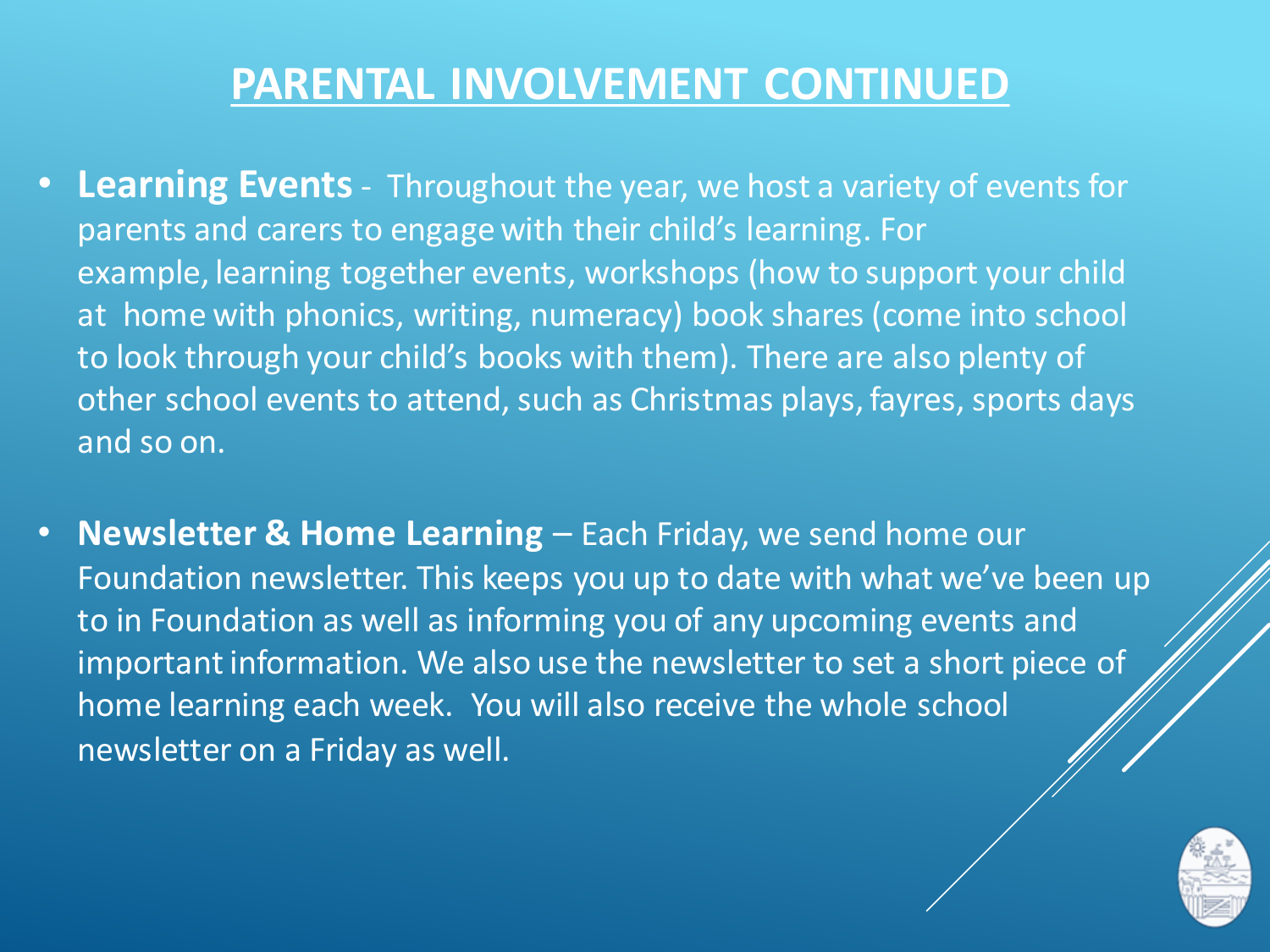## **READING BOOKS**

- When your child starts school they will start off with a picture book. Once they can blend and segment (our parent phonics workshop in September will give further details about this) they will be given a reading book with words. It must come into school each day in your child's book bag.
- The home-school diary is where you record comments of when you have shared/read a book with your child.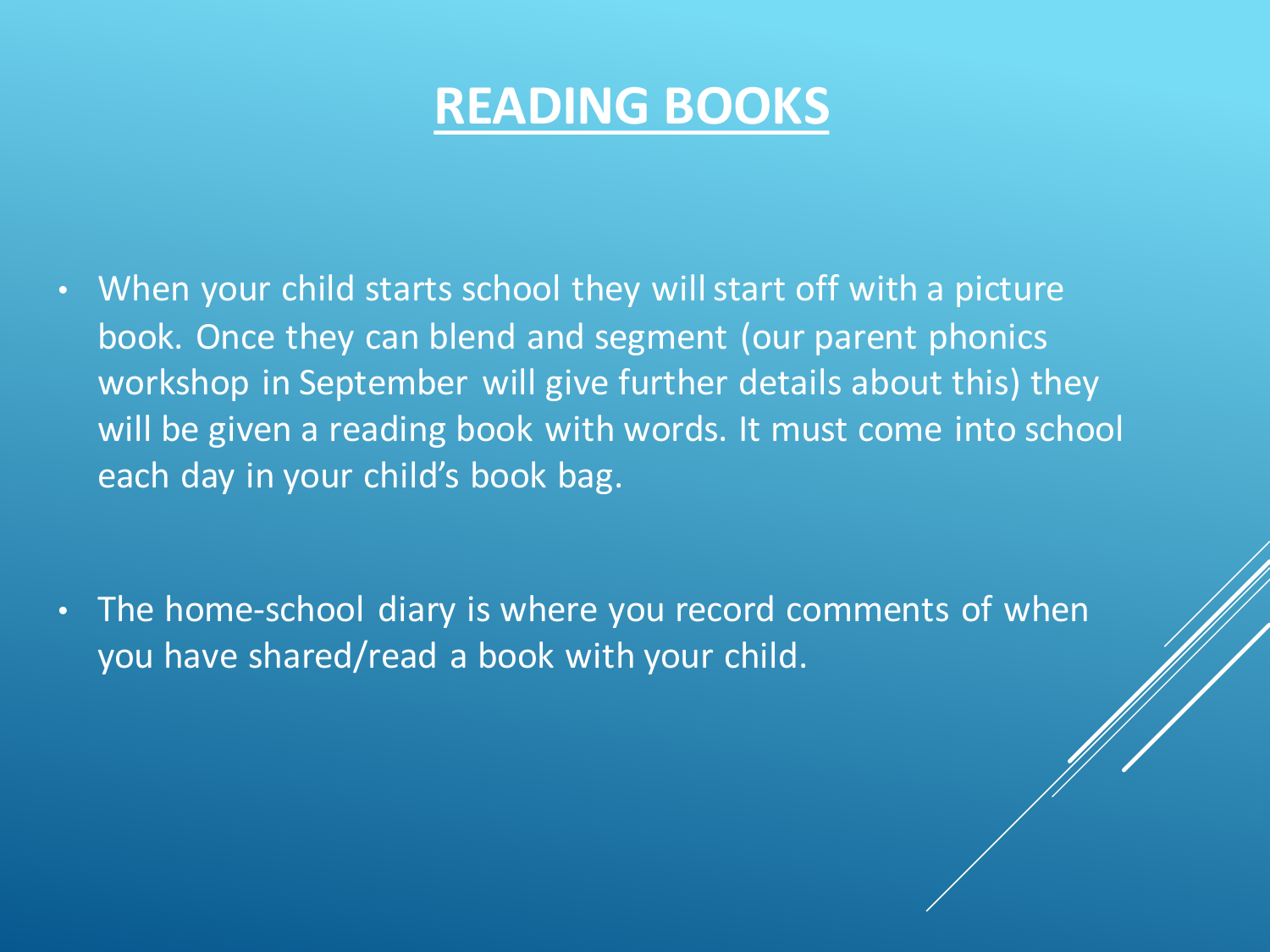## **UNIFORM**

- At the back of the hall you will see examples of the school uniform. Please ensure that your child's name is in all items of clothing, including shoes, tights and socks!
- Book bags , rather than backpacks, are recommended as they are easy for the children to store and access when needed. We suggest adding a small key ring so that they can find their bag independently when they need to.
- P.E kits are currently worn to school on their PE day, which ensures that children have as much time as possible to take part in physical activity. We also believe that it is important for children to develop independence when changing, so there will be times in the year when we ask for PE kits to come into school instead. Please rest assured we will give you plenty of notice of any changes. Your child will not have PE for the first couple of weeks in September, so will confirm their PE days closer to the time.
- Your child will be taking part in lots of interesting and sometimes messy<br>experiences, so may come home dirty! It is all part of the fun and all paint experiences, so may come home dirty! It is all part of the fun and all paint that we use is washable.
- Children should bring a named drinks bottle to school with them each day containing water.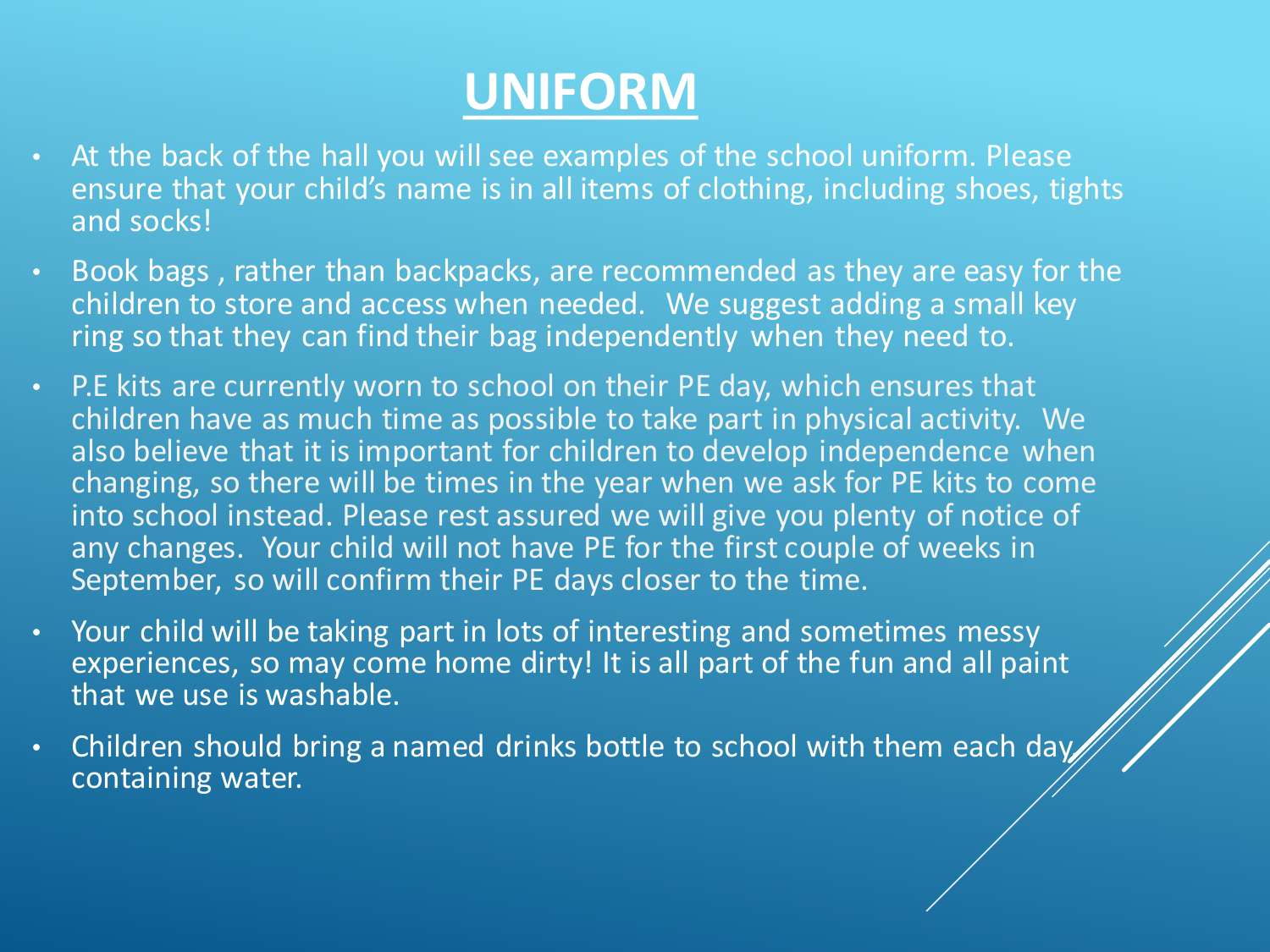### **BREAKFAST CLUB & AFTER SCHOOL CLUBS**

- Breakfast club is available at school every day from 8am. There is no need to book, just drop your child off as and when you need. There is a charge of £2 day.
- Both Greenfields Nursery and Little Oaks Nursery, who are located close to school, offer after school child care services. This is run separately from any clubs we offer at school and if you wish to book you need to contact the nurseries directly. They will then collect your child from school when appropriate.
- At Sandgate, we also provide a range of extra curricular activities that children can partake in throughout the year. These are run by school staff and vary each term.

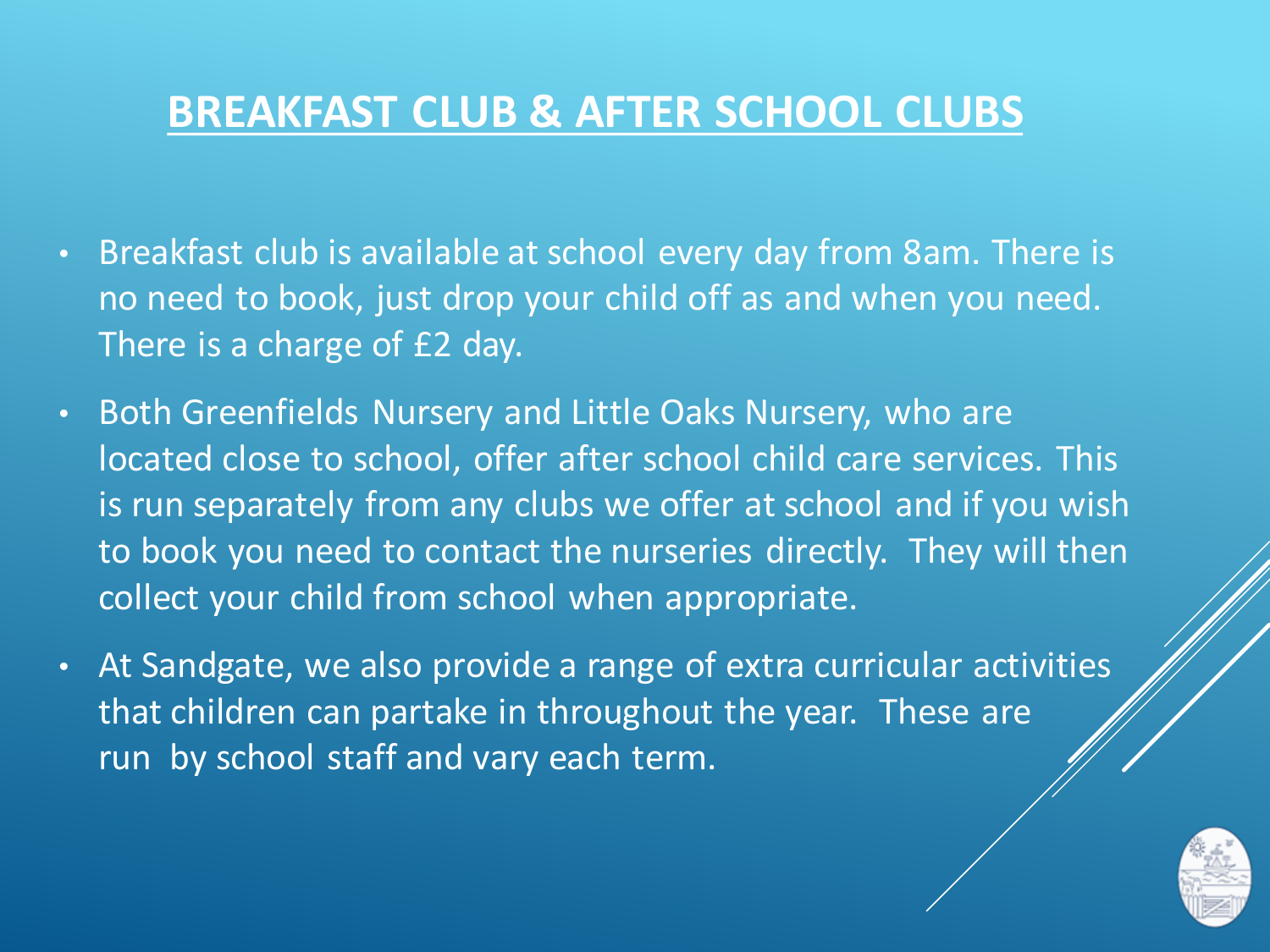### **LUNCHES**

- Children in EYFS, Year 1 and Year 2 are entitled to a free lunch under the universal infant free school meals scheme. Our school meals are catered by Pabulum.
- However, if you are eligible for any of these benefits, your child is eligible to a pupil premium grant: Pupil premium is allocated to pupils from low income families and the eligibility check is identical to the Free School Meals eligibility check. Qualifying benefits are as follows:
- Income Support
- Jobseeker's Allowance (income-based)
- Employment and Support Allowance (income-based)
- Child Tax Credit based on income below £16,190
- The Guarantee element of State Pension Credit
- Asylum Support under Part VI of the Immigration and Asylum Act 1999
- Working Tax Credit 'run on' (this is the payment someone may receive for a further four weeks after they stop qualifying for Working Tax Credit)
- Families who receive any level of Working Tax Credit are not entitled to free school meals

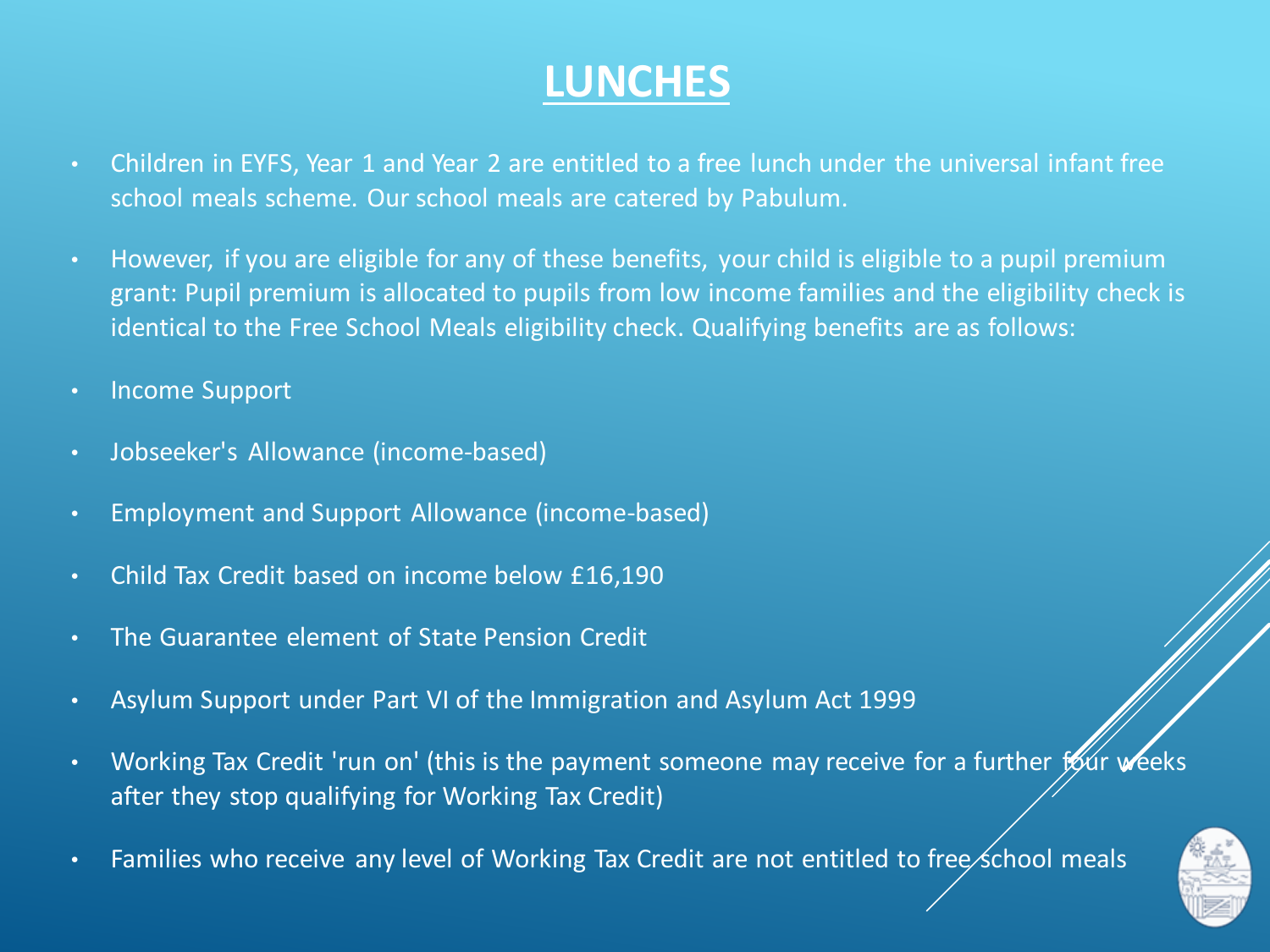- Pupil Premium is additional funding that the Government gives to mainstream and special schools in England to help children from low income families.
- The Pupil Premium Grant must be spent to help eligible pupils reach their full potential, both academically and socially, and the school will decide how best to spend this.
- If you want to know how we spend our Pupil Premium Funding across the school, then you can look on our website under the Pupil Premium tab for our three year strategy.
- Even though your child will get free school meals until the end of year 2, they will not get the funding for fitting the above criteria unless you apply via the link. If eligible, they will get free school meals plus the funding amount until the end of year 6.
- **How much is the Pupil Premium?**
- Schools will receive the following funding for eligible pupils:
- £1,385 for primary-aged pupils
- £2,410 for pupils who have left care or are in care
- You can apply see if you are eligible by visiting: <https://www.cloudforedu.org.uk/ofsm/kent/>
- Even though your child will get free school meals until the end of year 2, they will not get the funding for fitting the above criteria unless you apply via the link. If eligible, they will get free school meals plus the funding amount until the end of year 6.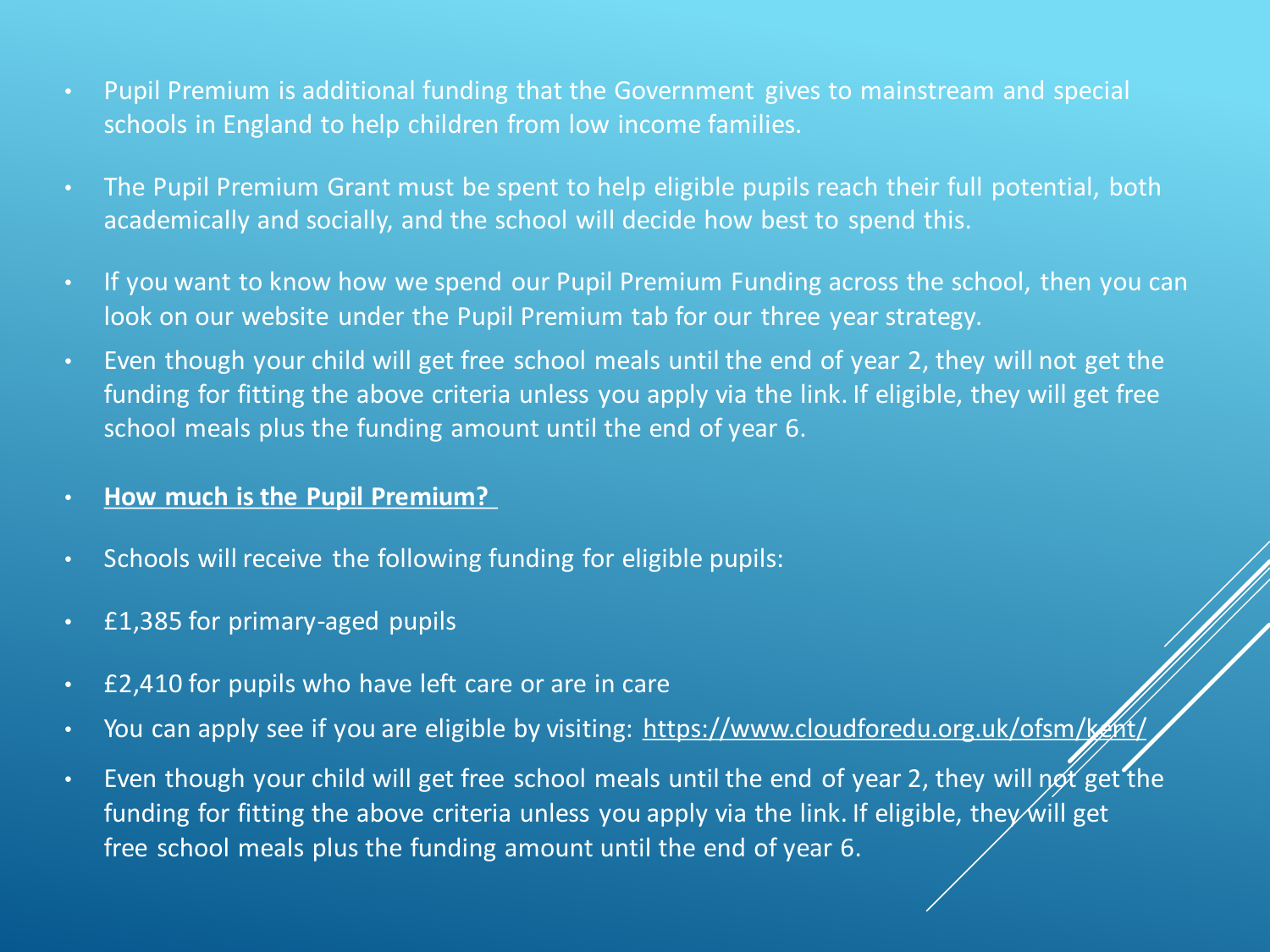### **MEDICAL MATTERS**

- Any sickness or diarrhoea must be followed by 48 hrs absence from the last incident.
- We ask that you call the school office when your child is off school.
- Head lice are common! Please check regularly and treat as recommended. If we notice a child has head lice we will send a letter to the whole class.
- If your child has any medication or an asthma pump the relevant forms can be obtained from the school office giving authorisation for staff to administer.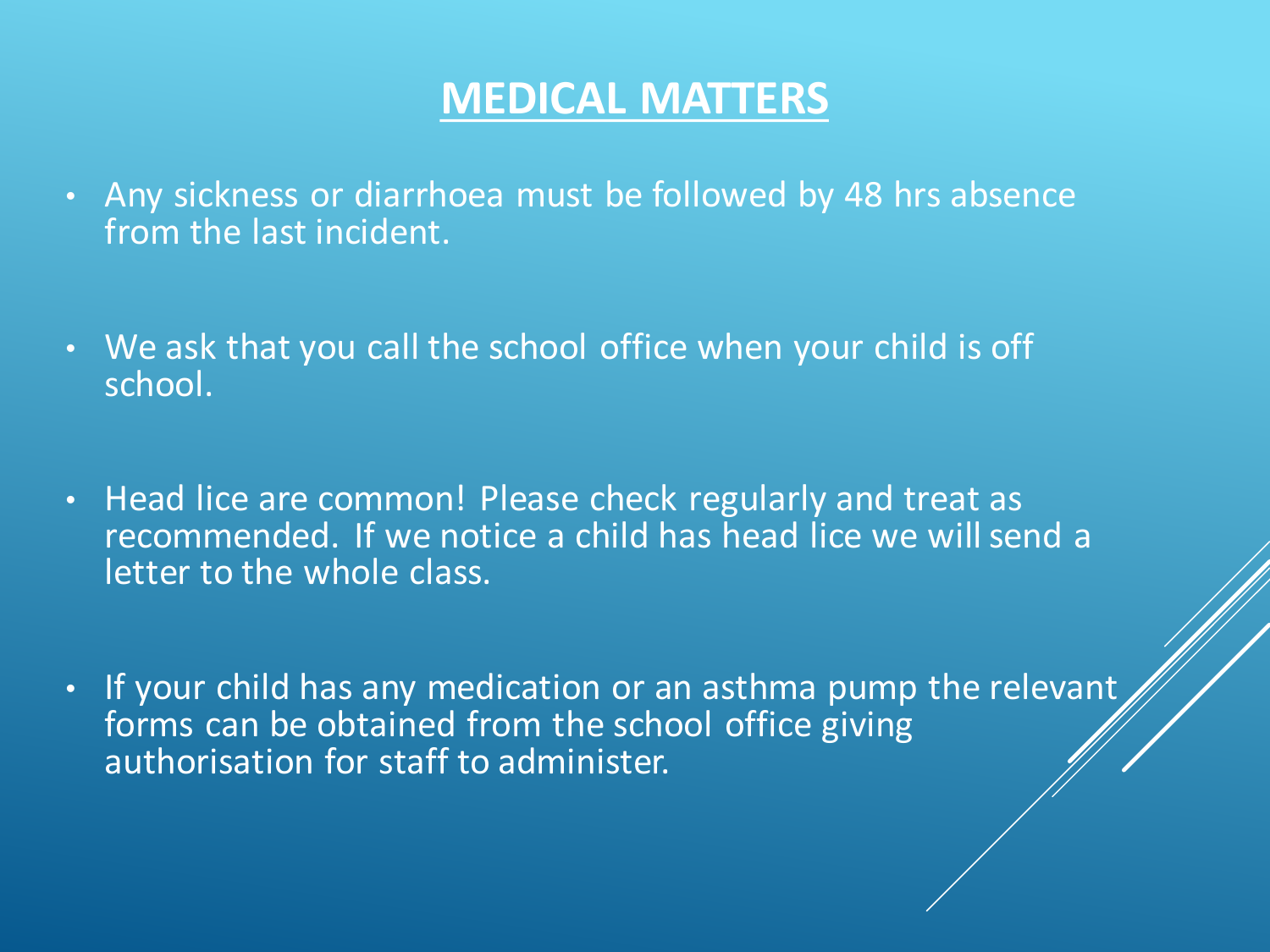## **TRANSITION**

- We have already contacted and/or visited all your children's **nurseries**. Each nursery has been given a transition pack, which contains a copy of The Naughty Bus and some suggested activities, to support the transition from nursery to school.
- **After school stay and play sessions**  These are after school sessions that run from **3.30-4.30pm**. This evening you will be able to select two dates, one from each of the following sets. These are an opportunity for your child to become familiar with the classroom settings and some of their new class mates. During these sessions we ask that only one adult accompanies their child and stays on site during the visit. You will have the opportunity to meet our Family Liaison Officer (FLO), Wendy Hill, who works closely with families to support them and their children during their time at Sandgate.

| Wednesday 29th June<br>Thursday 30th June<br>Monday 4th July | Please select one session from these three<br>dates. |
|--------------------------------------------------------------|------------------------------------------------------|
| Tuesday 12 <sup>th</sup> July                                | Please select one session from these two             |
| Thursday 14th July                                           | dates.                                               |

• **Summer Sizzle** – Our summer fayre will be held on Friday 15th of July from 2.30pm. This is another great opportunity for your child to become familiar with our school and we hope to see you there.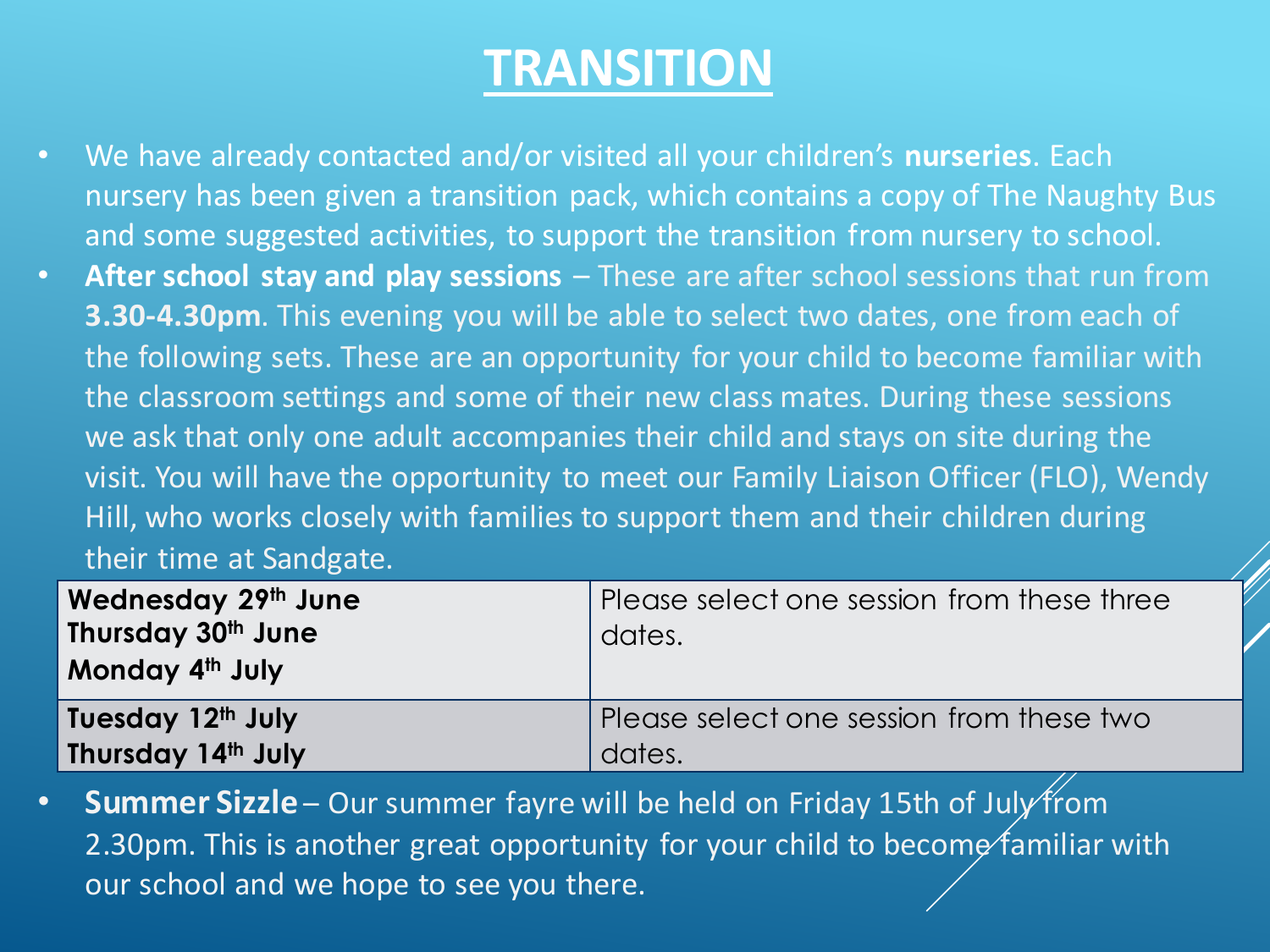## **TRANSITION**

- **Teddy Bears' Story Time** On Thursday 7th July from 10am 11.30am you and your child are invited to join us for this event. Don't forget your favourite teddy!
- Towards the end of the summer term you will also receive a **photo pack**, which will include photos of the staff in Foundation and the learning environment. This is for you child to keep at home and refer to over the summer, to help them feel more familiar with our school.
- **Home Visits**  These will take place on Monday 5th, Tuesday 6th and Wednesday 7th September. (Please book your slot this evening)
- **Part time school start -**

| <b>Thursday 8th September</b>   | Cohort 2 – 8.30am – 11.30am                      |
|---------------------------------|--------------------------------------------------|
|                                 | Cohort $1 - 12.30$ pm $- 3.10$ pm                |
| <b>Friday 9th September</b>     | Cohort 2 – 8.30am – 11.30am                      |
|                                 | Cohort $1 - 12.30$ pm $- 3.10$ pm                |
| Monday 12th September           | All children in from 8.30am - 12.45pm            |
|                                 | (Stay for lunch)                                 |
| <b>Tuesday 13th September</b>   | All children in from 8.30am - 12.45pm            |
|                                 | (Stay for lunch)                                 |
|                                 |                                                  |
| <b>Wednesday 14th September</b> | All children in school full-time 8.30am - 3.10pm |